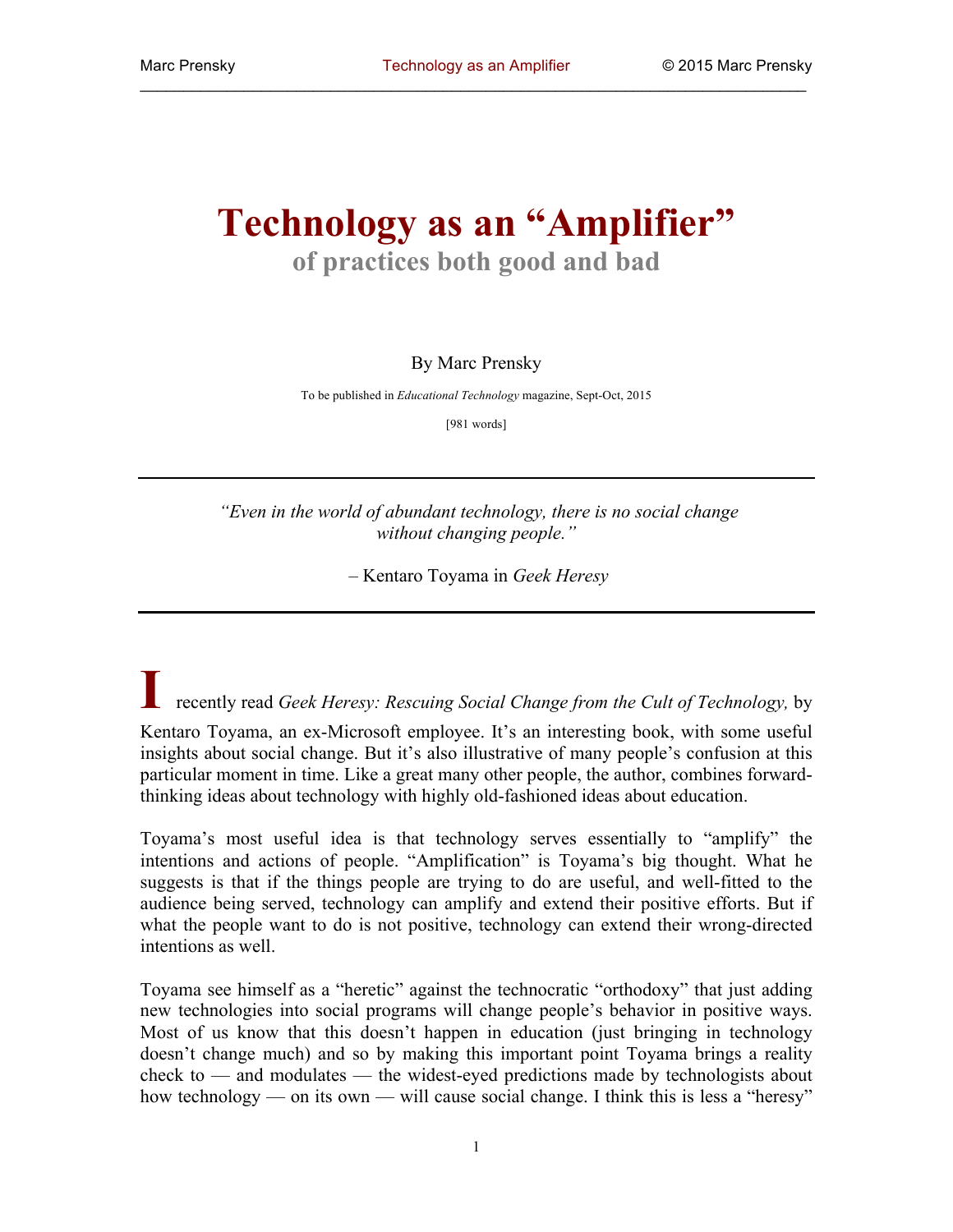than a refinement. I also think Toyama is right in the short term, but wrong in the longer term. Over the long term, technologies have changed the world as much as people have, perhaps more.

Still, I believe Toyama is right to remind us that most social change — at least in a single lifetime — comes from, and is about, people. If "change agents" understand the context, and get the needed changes right, technology can and will amplify their efforts. If they get them wrong, technology will amplify their mistakes and show just how wrong they were. When people resist technology, Toyama points out wisely, it is not because they are resisting the technology itself, but rather the underlying concepts —technology amplifying the *right* concepts can be very powerful. But we shouldn't assume one can just "go around" people and ill-advised change concepts by adding technology. Toyama rightly warns that context matters, and that just trying to scale-up "canned" technology interventions for social change typically leads to failure.

## **Applying this to Education**

Education is the first example Toyama uses to support his position. He points out that "One Laptop Per Child" produced "no educational advantage" in Peru; "technology never made up for a lack of good teachers or principals" in India; and that "schools have problems maintaining technology and using it meaningfully" in the US., and concludes that it is the "human" side of "good teaching" — and not technology — that is needed. It is certainly right, I believe, to think that the human side matters in education, but it is wrong to deny that technology does too.

I wish Toyama were a lot more of a "heretic" in education. Unfortunately, he buys totally, into the now-beginning-to-fade paradigm that education is about "learning," measured through tests and grades, that educational improvement means that kids are getting better grades within the system, and that whether those grades go up or down and pretty much that alone —measures whether their education is succeeding and/or improving.

## **My View**

I believe Toyama's concept of "technology as an amplifier" applies to education — but perhaps in a different way than he imagines.

Toyama's argument is that technology amplifies the intentions and actions of people. So if people are doing education wrong — and they are — adding technology should make it that much more wrong. And that is precisely what we are seeing. The old educational paradigm — i.e. "learning and personal achievement," is today working less and less well everywhere. Adding technology has principally served to amplify all its bad points, such as endless explanation, and "drill and kill."